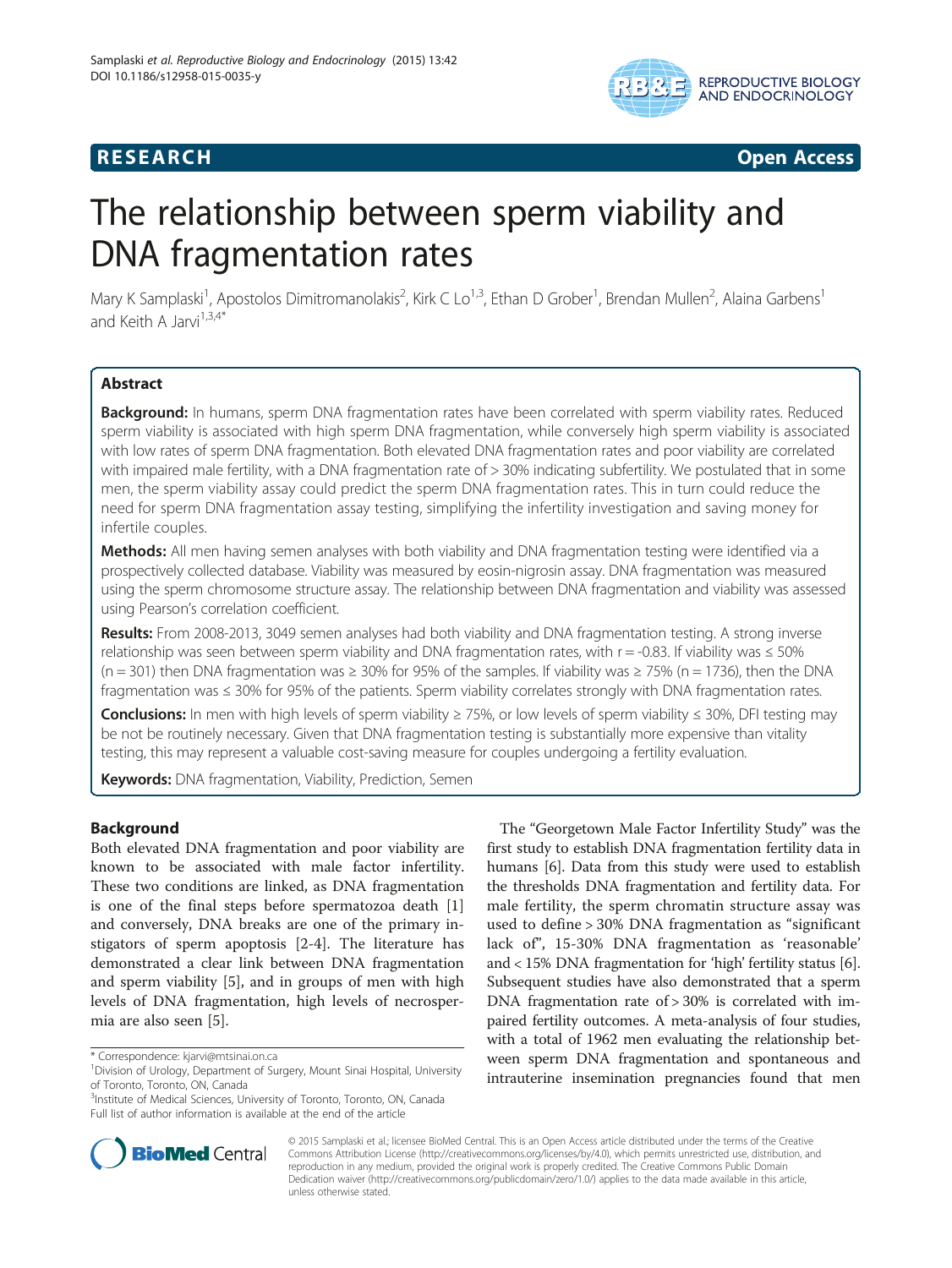<span id="page-1-0"></span>with a DNA fragmentation < 30% were more likely to achieve a pregnancy or live birth  $(p = 0.0001)$  [\[6](#page-4-0)-[8](#page-4-0)]. The second study looked at the relationship between DNA fragmentation and in vitro fertilization pregnancies, and found that couples were  $\sim$ 2x more likely to become pregnant if the sperm DNA fragmentation rate was < 30% [[7,9](#page-4-0)]. These studies and others, support the notion that semen samples with  $\geq 30\%$  sperm DNA fragmentation by sperm chromatin structure assay have reduced fertility [\[10](#page-4-0)].

Necrospermia is defined as the percentage of dead sperm in a semen analysis sample > 42%, and is usually measured by assessing the membrane integrity of the cells, as determined by a dye exclusion assay [\[11,12\]](#page-4-0). In spite of its relatively straightforward definition, the causes and impact of necrospermia on male fertility are still relatively poorly understood. Necrospermia is commonly seen in men with spinal cord injuries [\[12](#page-4-0)], infections [[13\]](#page-4-0), chronic medical conditions [[5\]](#page-4-0), and after exposure to toxic substances [\[14\]](#page-4-0). While intuitively it makes sense that high levels of necrospermia are associated with poorer reproductive outcomes, there is a paucity of literature to support this.

One of the primary disadvantages of DNA fragmentation testing is its cost. Compared with other male fertility testing, DNA fragmentation testing is costly, as vitality testing costs approximately \$2 and DNA fragmentation testing costs approximately \$250, based on internal and internet quotes [[15\]](#page-4-0). These costs generally are transferred to the patient and can add further financial burden to a couple looking to conceive.

We sought to determine the relationship between sperm viability and DNA fragmentation, with the hypothesis that for some patients, sperm DNA fragmentation rates could be predicted from the sperm viability rates. This may eliminate the need for sperm DNA fragmentation testing in a subset of men, representing a cost-saving measure for some couples undergoing a fertility evaluation.

# Methods

All men presenting for a fertility evaluation from 2008- 2013, and having semen analyses with both viability and DNA fragmentation testing were identified. This data was reviewed in a retrospective manner. The collection of data and the analysis of the data in this database were approved by the Research Ethics Board of the Mount Sinai Hospital with reference number 05-0161-E (collection of data) and 07-0032-E (analysis of data) respectively. The date of the approval was October 18, 2005 and October 30, 2007. All participants have signed the IRB approved informed consent form.

Semen samples were collected at Mount Sinai Hospital, at least 48 hours, but not more than 7 days, after the time of last ejaculation. Semen samples were collected between 2 and 5 days from the last ejaculation. Semen samples were assessed for volume and then analyzed for sperm count, sperm concentration and motility following the 2001 WHO criteria. These criteria are based on microscopic high-power evaluation of 200 sperm for intactness of membranes of acrosome, head, neck, midpiece and tail.

Viability was assessed within 30 minutes of ejaculation. It was measured by eosin-nigrosin assay, by dissolving 1 g of eosin with 1 g of fresh sperm and then 3 g of nigrosin [\[16](#page-4-0)]. The percentage of viable sperm (sperm head unstained indicating living sperm) and non-viable sperm (sperm head stained indicating dead spermatozoa) was assessed by counting a minimum of 100 spermatozoa. Replicate counts of 100 sperm on each of two slides were performed. These were then repeated if >5% difference was found.

DNA fragmentation testing was performed on a frozen prepared semen sample using the sperm chromosome structure assay, as previously described [\[17](#page-4-0)]. Samples were treated for 30 seconds with 400 μL of a solution of 0.1% Triton X-100, 0.15 M NaCl, and 0.08 N HCl (pH 1.2). After 30 seconds, 1.2 mL of staining buffer (6 μg/mL acridine orange, 37 mM citric acid, 126 mM  $Na<sub>2</sub>HPO<sub>4</sub>$ , 1 mM disodium EDTA, and 0.15 M NaCl, pH 6.0) was admixed to the test tube, and the sample was analyzed by flow cytometry. After excitation by a 488-nm wavelength light source, acridine orange bound to double-stranded DNA fluoresced green (515 to 530 nm) and acridine orange bound to single-stranded DNA fluoresced red (630 nm or more). Three minutes after acridine orange staining, samples were analyzed in a flow cytometry activated cell sorter (Caliburflow cytometer, Becton Dickinson, San Jose, California). A minimum of 5000 cells were analyzed by a flow cytometry activated cell sorter scan interfaced with a data handler. The proportion of cells exhibiting an abnormal emission of red fluorescence, reflecting the percentage of sperm with denatured DNA, was recorded.

The relationship between DNA fragmentation and viability was assessed using Pearson's product moment correlation coefficient. P-values and confidence intervals were obtained by standard methods, assuming normality of the

Table 1 Semen analysis DNA fragmentation rates when grouped by viability

| Sperm viability | DNA fragmentation rate<br>(mean +/- standard deviation) |  |  |
|-----------------|---------------------------------------------------------|--|--|
| $0 - 20%$       | $70.07 +/- 34.39%$                                      |  |  |
| $21 - 40%$      | $58.03 +/- 28.28%$                                      |  |  |
| 41-60%          | $38.19 +/- 17.95%$                                      |  |  |
| 61-80%          | $20.40 +/- 10.16%$                                      |  |  |
| 81-100%         | $12.40 +/- 5.61%$                                       |  |  |

Higher sperm DNA fragmentation rates were associated with lower sperm viability rates.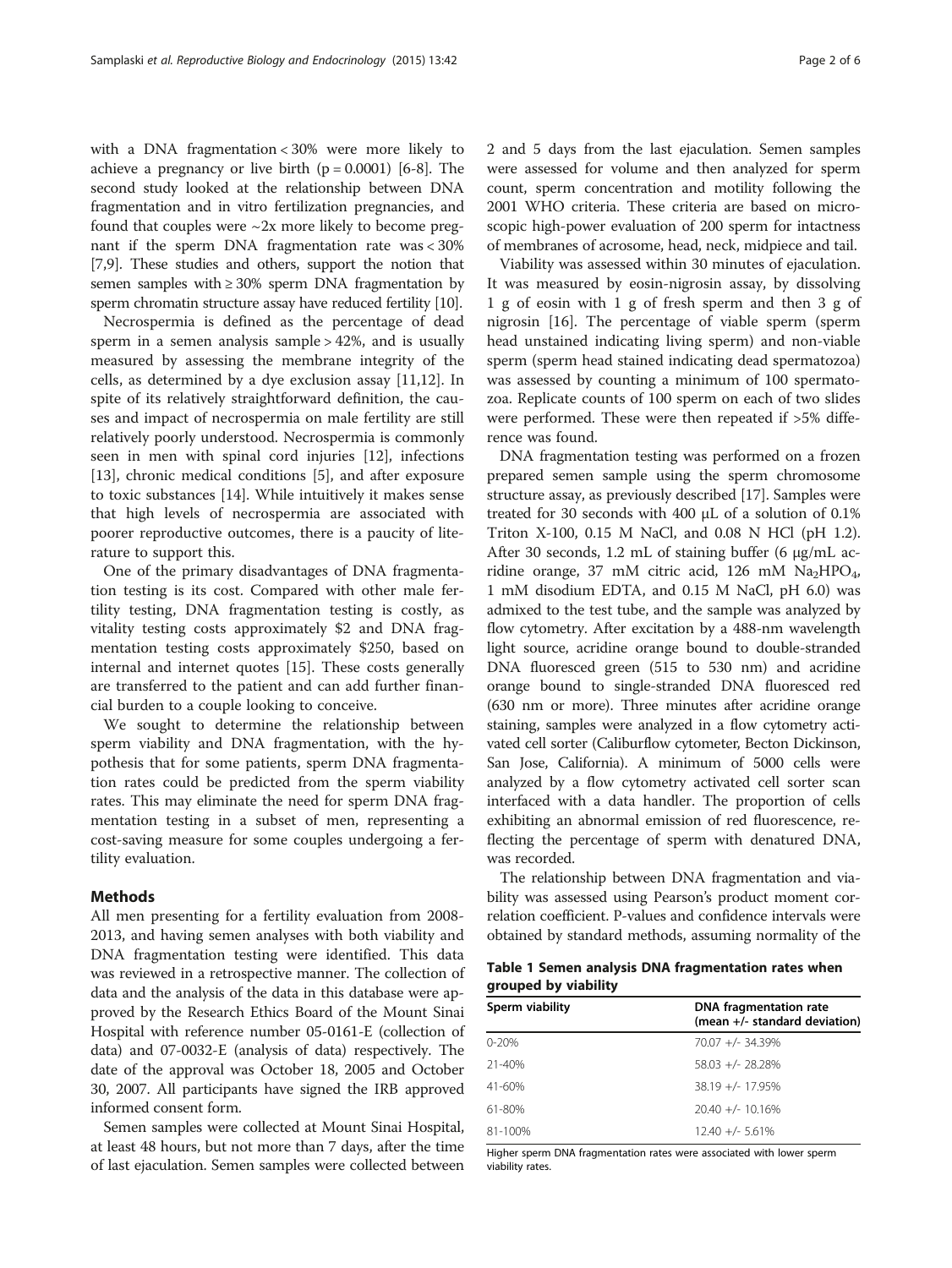<span id="page-2-0"></span>

data. Statistical analysis was performed in R Foundation for Statistical Computing, version 2.15.2.

#### Results

A total of 2695 men underwent semen analysis testing with both DNA fragmentation and viability assays. Some men had multiple semen analyses with DNA fragmentation and viability testing. 2438 men had 1 test, 191 men had 2 tests, 37 men had 3 tests, 15 men had 4 tests, 3 men had 5 tests, 6 men had 6 tests, and 1 man had 7 tests. A total of 3049 semen samples with both DNA fragmentation and viability testing were performed.

Of the 3049 semen samples analyzed, 47 (1.5%) had sperm viability of 0-20%, 113 (3.7%) had viability of 21-40%, 450 (14.8%) had viability of 41-60%, 1920 (63%) had viability of 61-80%, and 519 (17%) had viability of 81-100%.

Higher sperm DNA fragmentation rates were associated with lower sperm viability rates (see Table [1](#page-1-0)), and samples with the lowest sperm viability 0-20% had the highest sperm DNA fragmentation rates  $(70.07 \pm 34.39%)$ , and samples with the highest sperm viability rates, 81-100%, were associated with the lowest sperm DNA fragmentation rates  $(12.40 \pm 5.61\%).$ 

433 (16.1%) samples had a sperm viability of  $\leq$  58%, the lower limit of normal according to the 2010 WHO laboratory manual guidelines [\[18](#page-4-0)]. For these samples, the mean DNA fragmentation was  $48.65 \pm 25.59$ %. For the 2262 samples with viability  $>$  58%, the mean DNA fragmentation was  $19.57 \pm 10.58\%$  (p < 0.001).

A strong inverse relationship  $(p < 0.001)$  was seen between sperm viability and DNA fragmentation, with Pearson's product-moment correlation coefficient  $r = -0.83$ (Figure 1),  $t = -80.69$ ,  $df = 3047$ ,  $p < 0.001$  and a 95% confidence interval of -0.836 to -0.814. If viability was very high  $(≥ 80\%, n = 1104)$  then DNA fragmentation was consistently < 30% (100% sensitivity to predict DNA fragmentation < 30%). If viability was  $\geq$  75% (n = 1736), then the DNA fragmentation was < 30% for 95% of the patients (Table 2). For samples with very low viability (viability  $\leq 35\%$ , n = 91) then DFI was always  $\geq 30\%$ . If viability was  $\leq 50\%$  then DNA fragmentation was  $\geq 30\%$  for 95% of the samples  $(n = 310)$ . The results of the semen analysis testing with respect to vitality and DFI are seen in Tables [3](#page-3-0) and [4](#page-3-0).

## **Discussion**

Both elevated sperm DNA fragmentation and poor sperm viability are linked to male infertility. While it is unclear in some cases which process comes first, the two are linked and the literature has demonstrated a clear link between DNA fragmentation and sperm viability [\[5](#page-4-0)]. Both apoptosis and necrosis result in DNA fragmentation, either by an active mechanism through apoptotic endonuclease activation or passively as in necrosis [\[19,20](#page-4-0)]. DNA fragmentation may also be seen in mature, viable sperm, although the mechanisms that trigger this degradation have not been fully elucidated [[21,19\]](#page-4-0). After ejaculation, the incidence of sperm DNA

Table 2 Number of men having viability testing with DNA fragmentation  $\ge$  or < 30% (95% confidence interval)

| DNA fragmentation rate<br><b>Viability</b><br>(95% confidence interval) |          | Number of men (%) |
|-------------------------------------------------------------------------|----------|-------------------|
| $\geq 75\%$                                                             | $< 30\%$ | 1736 (56.9%)      |
| 74-49%                                                                  |          | 1004 (32.9%)      |
| $\leq 50\%$                                                             | $> 30\%$ | 310 (10.2%)       |

If sperm viability was  $\geq$  75% (n = 1736), then the DNA fragmentation was < 30% for 95% of the patients. If sperm viability was ≤ 50% then DNA fragmentation was  $\geq$  30% for 95% of the samples (n = 310).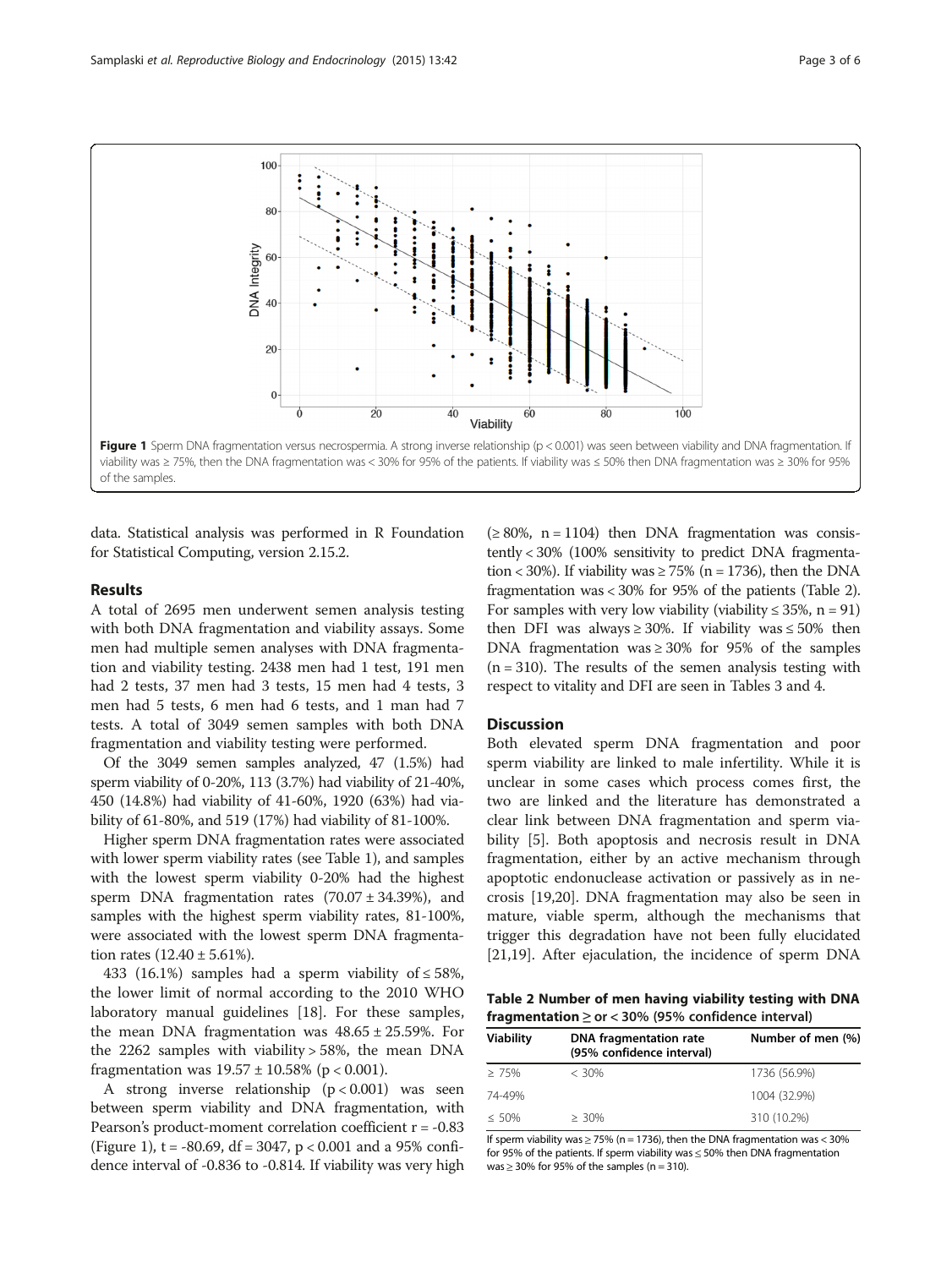| <b>Viability</b> | Ejaculate volume   | Concentration     | Motility           | Normal morphology  | Total motile sperm count |
|------------------|--------------------|-------------------|--------------------|--------------------|--------------------------|
| $\geq 75\%$      | $2.82 +/- 1.49$ ml | $64.23 +/- 56.05$ | $31.89 +/- 12.62%$ | $20.93 +/- 11.34%$ | $58.15 +/- 61.38$        |
| 74-49%           | $3.00 +/- 1.72$ ml | $54.55 +/- 58.81$ | $22.88 +/- 11.45%$ | $16.27 +/- 10.89%$ | $37.44 +/- 51.82$        |
| $\leq 50\%$      | 2.55 +/- 1.79 mL   | $38.74 +/- 44.57$ | $8.23 +/- 7.12%$   | $12.04 +/- 9.34%$  | $10.31 +/- 17.88$        |

<span id="page-3-0"></span>Table 3 Semen analysis parameters as grouped by viability

fragmentation increases, both with duration since ejaculation [\[19,](#page-4-0)[22\]](#page-5-0) and with temperatures of 37°C or greater [[23,24\]](#page-5-0), but there is great inter-individual variability in these increases [[19\]](#page-4-0).

While reported correlations between DNA fragmentation and sperm concentration in subfertile men have varied [\[25](#page-5-0)-[27\]](#page-5-0), the literature has demonstrated a clear link between sperm DNA fragmentation and sperm viability [\[5](#page-4-0)]. For groups of men with high levels of sperm DNA fragmentation, high levels of necrospermia are also seen [[5\]](#page-4-0). In addition, increases in DNA fragmentation rates following incubation of human spermatozoa have been shown to correlate strongly with sperm viability loss [\[28\]](#page-5-0).

Elevated sperm DNA fragmentation rates have been positively correlated with impaired fertility, including longer times to natural conception [[8\]](#page-4-0), impaired embryo cleavage [\[29](#page-5-0)], impaired implantation rates [\[30](#page-5-0)], higher miscarriage rates [[29\]](#page-5-0), and increased risk of pregnancy loss after both in vitro fertilization and intracytoplasmic sperm injection [[31\]](#page-5-0). Using the sperm chromosome structure assay, couples with a sperm DNA fragmentation of < 40% have been shown to have an odds ratio of 10× greater probability of pregnancy via natural intercourse than those with DNA fragmentation  $>40\%$  [\[8](#page-4-0)]. Likewise, intrauterine insemination patients have been shown to be 8.7× more likely to have a live birth if the DNA fragmentation is  $\leq$  27% [[7\]](#page-4-0). Finally, a DNA fragmentation rate of  $\geq 30\%$  has been associated with increased spontaneous abortion rates [\[32](#page-5-0)]. In addition to these individual studies, two large meta-analyses using the sperm chromatin structure assay have demonstrated the clear relationship between DNA fragmentation and pregnancy. The first of these was a meta-analysis of four studies, with a total of 1962 men, found that men with a DNA fragmentation < 30% were more likely to achieve a pregnancy or live birth either spontaneously or via intrauterine insemination  $(p = 0.0001)$  [[6-8](#page-4-0)]. The second found that couples were  $\sim 2 \times$  more likely to become

pregnant via in vitro fertilization if their DNA fragmentation was < 30% [\[7](#page-4-0),[9](#page-4-0)]. Because of studies like this, sperm DNA fragmentation testing has been used increasingly as an adjunct to the standard sperm parameters [[33-35](#page-5-0)].

Interestingly, while a DNA fragmentation cutoff of 30% is commonly used, there are limited studies looking at DNA fragmentation rates > 30%. We identified a single study which compared reproductive outcomes in men with sperm having DNA fragmentation rates of ≤15% compared with > 50% [[33](#page-5-0)]. They found that using sperm selected by movement and morphology characteristic for intracytoplasmic sperm injection, couples with high sperm DNA fragmentation rates had similar fertilization and clinical pregnancy rates compared with sperm with low DNA fragmentation rates [\[33\]](#page-5-0). There are otherwise no studies looking at sperm DNA fragmentation rates > 30%, but the literature clearly demonstrates that a DNA fragmentation of > 30% negatively correlates with male reproductive outcomes.

Necrospermia is defined as a high percentage of dead sperm, as determined in our study by dye exclusion [[11,12\]](#page-4-0). Living sperm have an intact cytoplasmic membrane, which is the basis for viability assays such as or dye exclusion testing, which tests sperms' ability to resist the absorption of certain dyes, including eosin, nigrosin, or trypan blue [[16\]](#page-4-0). According to the 2010 WHO laboratory manual for the examination and processing of human semen, the lower reference limit for viability (membrane-intact spermatozoa) is 58% (5th centile, 95% CI 55–63) [\[18](#page-4-0)].

The incidence of necrospermia in the fertile and infertile populations is poorly defined. A 2003 study of 4108 infertile men identified a prevalence of 0.7% [[36](#page-5-0)], and a 2004 study estimated the prevalence of epididymal necrospermia at 0.5% in healthy men undergoing infertility work-up [[37\]](#page-5-0). Both of these studies used a viability of 40% dead sperm as their cutoff definition of necrospermia, whereas we used the WHO 2010 guidelines which state that 42% dead sperm is the cutoff for

Table 4 Semen analysis parameters as grouped by DNA fragmentation

| <b>DNA</b> fragmentation | Ejaculate volume   | Concentration     | Motility           | Normal morphology  | Total motile sperm count |
|--------------------------|--------------------|-------------------|--------------------|--------------------|--------------------------|
| $< 30\%$                 | $2.84 +/- 1.53$ ml | $62.06 +/- 56.23$ | $30.36 +/- 12.74%$ | $20.06 +/- 11.31%$ | $56.67 +/- 10.96$        |
| $\geq 30\%$              | $2.93 +/- 1.84$ ml | $49.38 +/- 57.05$ | $16.5 +/- 11.3%$   | $14.2 +/- 10.71%$  | $26.21 +/- 43.44$        |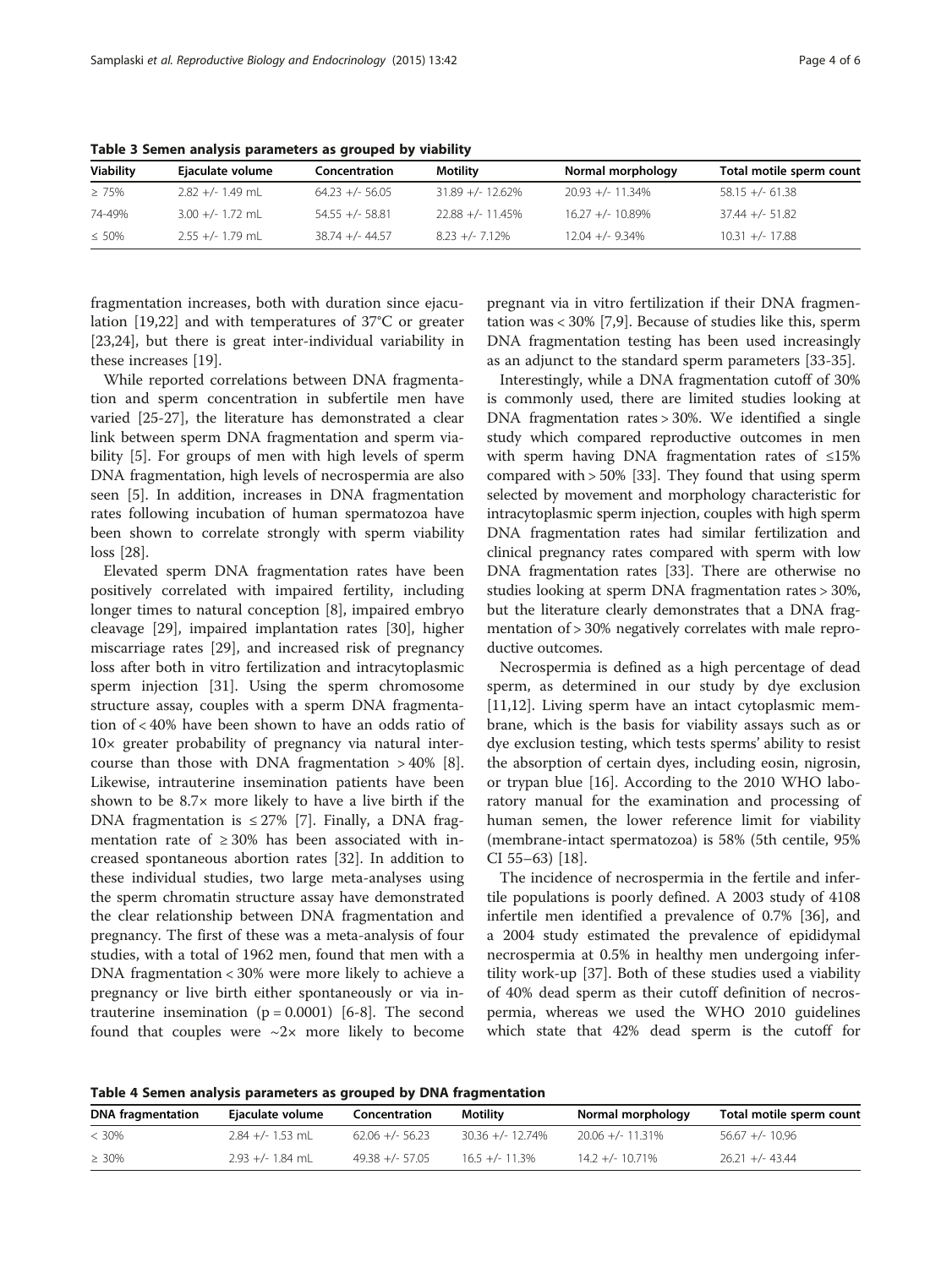<span id="page-4-0"></span>necrospermia. Using a cutoff of 42%, we found an incidence of necrospermia of 16.1% in our population of infertile males, relatively high compared with the prior reported rates. For these samples, the mean DNA fragmentation was  $48.65 \pm 25.59\%$ . For the 2262 samples with viability > 58%, the mean DNA fragmentation was  $19.57 \pm 10.58\%$  (p < 0.001). Thus our data clearly support the notion that men with WHO defined necrospermia have higher rates of DNA fragmentation. However, in spite of its relatively straightforward definition and diagnosis, the impact and etiology of necrospermia in men with infertility is still relatively poorly understood.

This is the first study to use vitality as a predictor for the level of sperm DNA fragmentation. Given our findings, in men with sperm vitality of  $\geq$  75%, routine DNA fragmentation testing is unlikely to provide any additional information, as in these men sperm DNA fragmentation is very likely to be low. Likewise, for men with sperm vitality of  $\leq 50\%$  routine DNA fragmentation testing may not be required as > 95% will have sperm DNA integrity of > 30%. Based on these estimates, only 32.9% of men in our series undergoing both viability and DNA fragmentation testing would have gained additional information from DNA fragmentation testing (Table [2](#page-2-0)). In the majority of men, viability testing may predict sperm DNA fragmentation rates, allowing the couple to avoid the sperm DNA fragmentation assay and may represent a valuable cost-saving measure. While a formal cost-analysis was not performed, this may represent a valuable cost-savings measure for couples undergoing fertility evaluation, as viability testing costs approximately \$2 and DNA fragmentation testing costs approximately \$250, based on internal and internet quotes [15].

#### Conclusions

Sperm viability correlates strongly with DNA fragmentation rates and is predictive of sperm DNA fragmentation rates. In men with high levels of sperm viability  $\geq 75\%$ , or low levels of sperm viability ≤ 30%, DFI testing may not provide additional information. Given that DNA fragmentation testing is approximately  $100 \times$  more expensive than viability testing (\$250 versus \$2), this may represent a valuable cost-saving measure for couples undergoing a fertility evaluation.

#### Competing interests

The authors declare that they have no competing interests.

#### Authors' contributions

MS wrote the manuscript with AG and was responsible for primary data collection and analysis. AD performed the data and statistical analysis. KL and EG contributed patients from their practices as well as contributing constructively to the message of the manuscript. AG was involved in writing the manuscript as well as data collection. BM contributed patients, as well as conceived the original idea for the manuscript. KJ contributed patients from his practice, was involved in manuscript design and revisions and data analysis. All authors were involved in manuscript revisions and have approved the final manuscript.

#### Author details

<sup>1</sup> Division of Urology, Department of Surgery, Mount Sinai Hospital, University of Toronto, Toronto, ON, Canada. <sup>2</sup> Department of Pathology, Mount Sinai Hospital, University of Toronto, Toronto ON, Canada. <sup>3</sup>Institute of Medical Sciences, University of Toronto, Toronto, ON, Canada. <sup>4</sup> Lunenfeld-Tanenbaum Research Institute, Mount Sinai Hospital, Toronto, ON, Canada.

#### Received: 29 December 2014 Accepted: 27 April 2015 Published online: 14 May 2015

#### References

- 1. Irvine DS, Macleod IC, Templeton AA, Masterton A, Taylor A. A prospective clinical study of the relationship between the computer-assisted assessment of human semen quality and the achievement of pregnancy in vivo. Hum Reprod. 1994;9(12):2324–34.
- 2. Shen HM, Dai J, Chia SE, Lim A, Ong CN. Detection of apoptotic alterations in sperm in subfertile patients and their correlations with sperm quality. Hum Reprod. 2002;17(5):1266–73.
- 3. Barroso G, Morshedi M, Oehninger S. Analysis of DNA fragmentation, plasma membrane translocation of phosphatidylserine and oxidative stress in human spermatozoa. Hum Reprod. 2000;15(6):1338–44.
- 4. Gandini L, Lombardo F, Paoli D, Caponecchia L, Familiari G, Verlengia C, et al. Study of apoptotic DNA fragmentation in human spermatozoa. Hum Reprod. 2000;15(4):830–9.
- 5. Brahem S, Jellad S, Ibala S, Saad A, Mehdi M. DNA fragmentation status in patients with necrozoospermia. Syst Biol Reprod Med. 2012;58(6):319–23. doi:10.3109/19396368.2012.710869.
- 6. Evenson DP, Jost LK, Marshall D, Zinaman MJ, Clegg E, Purvis K, et al. Utility of the sperm chromatin structure assay as a diagnostic and prognostic tool in the human fertility clinic. Hum Reprod. 1999;14(4):1039–49.
- 7. Bungum M, Humaidan P, Spano M, Jepson K, Bungum L, Giwercman A. The predictive value of sperm chromatin structure assay (SCSA) parameters for the outcome of intrauterine insemination, IVF and ICSI. Hum Reprod. 2004;19(6):1401–8. doi:10.1093/humrep/deh280.
- 8. Spano M, Bonde JP, Hjollund HI, Kolstad HA, Cordelli E, Leter G. Sperm chromatin damage impairs human fertility. The Danish First Pregnancy Planner Study Team. Fertil Steril. 2000;73(1):43–50.
- 9. Henkel R, Hajimohammad M, Stalf T, Hoogendijk C, Mehnert C, Menkveld R, et al. Influence of deoxyribonucleic acid damage on fertilization and pregnancy. Fertil Steril. 2004;81(4):965–72. doi:10.1016/j.fertnstert.2003.09.044.
- 10. Evenson DP, Wixon R. Clinical aspects of sperm DNA fragmentation detection and male infertility. Theriogenology. 2006;65(5):979–91. doi:10.1016/j.theriogenology.2005.09.011.
- 11. Wilton LJ, Temple-Smith PD, Baker HW, de Kretser DM. Human male infertility caused by degeneration and death of sperm in the epididymis. Fertil Steril. 1988;49(6):1052–8.
- 12. Mallidis C, Lim TC, Hill ST, Skinner DJ, Brown DJ, Johnston WI, et al. Necrospermia and chronic spinal cord injury. Fertil Steril. 2000;74(2):221–7.
- 13. Nduwayo L, Barthelemy C, Lansac J, Tharanne MJ, Lecomte P. Management of necrospermia. Contracept Fertil Sex. 1995;23(11):682–5.
- 14. Lerda D, Rizzi R. Study of reproductive function in persons occupationally exposed to 2,4-dichlorophenoxyacetic acid (2,4-D). Mutat Res. 1991;262(1):47–50.
- 15. Health OCfWs. Sperm Chromatin Structure Assay. [http://www.ohsu.edu/xd/](http://www.ohsu.edu/xd/health/services/women/services/fertility/fertility-services/lab-services/sperm-chromatin-structure.cfm) [health/services/women/services/fertility/fertility-services/lab-services/sperm](http://www.ohsu.edu/xd/health/services/women/services/fertility/fertility-services/lab-services/sperm-chromatin-structure.cfm)[chromatin-structure.cfm.](http://www.ohsu.edu/xd/health/services/women/services/fertility/fertility-services/lab-services/sperm-chromatin-structure.cfm) Accessed April 5, 2014.
- 16. Moskovtsev SI, Librach CL. Methods of sperm vitality assessment. Methods Mol Biol. 2013;927:13–9. doi:10.1007/978-1-62703-038-0\_2.
- 17. Zini A, Kamal K, Phang D, Willis J, Jarvi K. Biologic variability of sperm DNA denaturation in infertile men. Urology. 2001;58(2):258–61.
- 18. WHO laboratory manual for the examination and processing of human semen. 2010. [http://www.who.int/reproductivehealth/publications/infertility/](http://www.who.int/reproductivehealth/publications/infertility/9789241547789/en/) [9789241547789/en/](http://www.who.int/reproductivehealth/publications/infertility/9789241547789/en/). Accessed March 30, 2014 2014.
- 19. Gosalvez J, Cortes-Gutierrez EI, Nunez R, Fernandez JL, Caballero P, Lopez-Fernandez C, et al. A dynamic assessment of sperm DNA fragmentation versus sperm viability in proven fertile human donors. Fertil Steril. 2009;92(6):1915–9. doi:10.1016/j.fertnstert.2008.08.136.
- 20. Arends MJ, Morris RG, Wyllie AH. Apoptosis. The role of the endonuclease. Am J Pathol. 1990;136(3):593–608.
- 21. Jaattela M. Programmed cell death: many ways for cells to die decently. Ann Med. 2002;34(6):480–8.